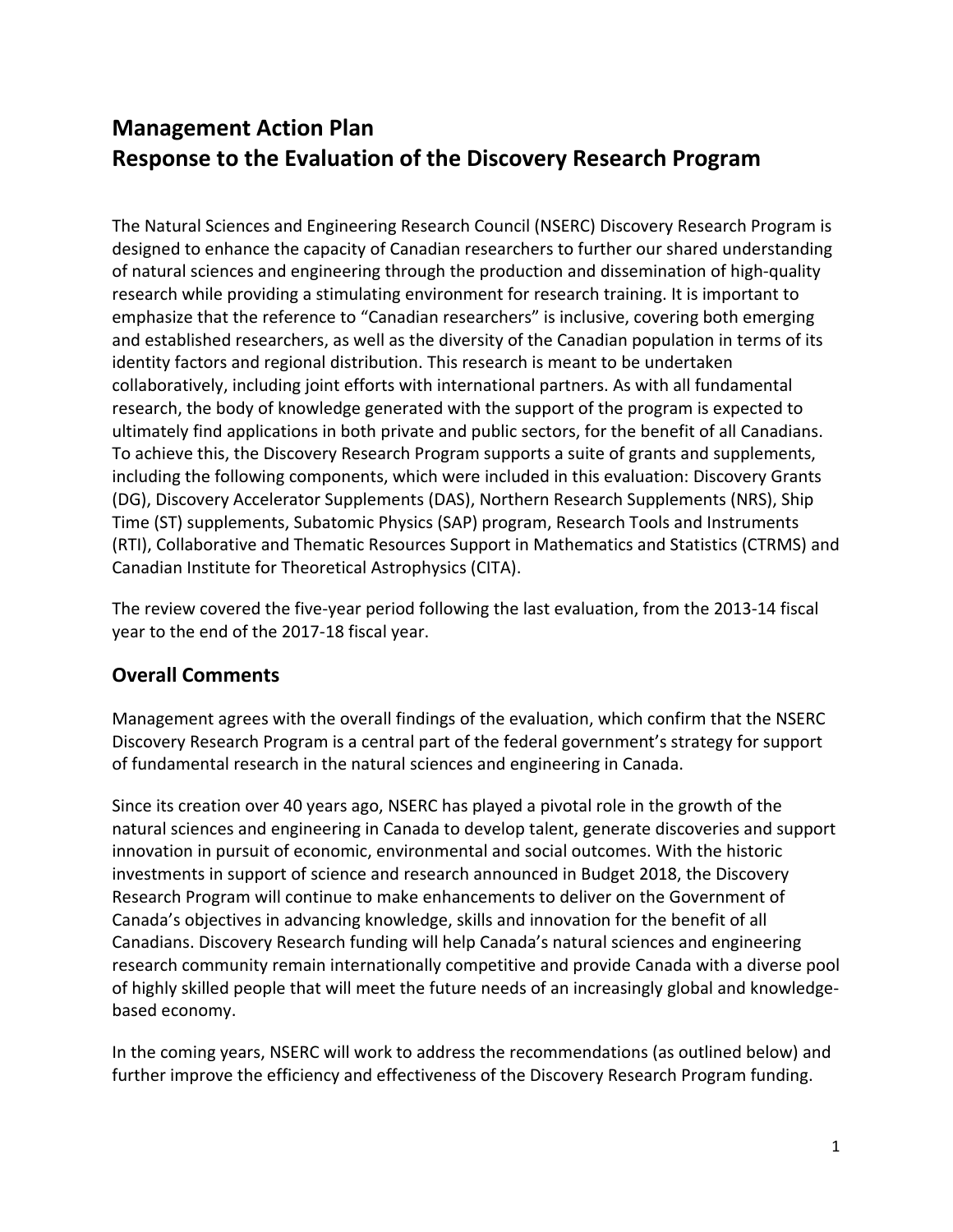Management would like to thank the research community for providing invaluable feedback throughout the course of the evaluation. Thousands of Discovery Research Program participants, review committee members and institute administrators participated in the overall design of the evaluation, evaluation survey, key informant interviews and institute case studies.

# **Recommendations and Management Response**

#### **Recommendation 1:**

The Discovery Research Program is a fundamental building block of the Canadian research funding environment.

**Considering its fundamental role and positioning in the ecosystem of research funding in Canada, NSERC should maintain the Discovery Research Program, with the goal of ensuring its sustainability and its continued adaptability to emerging dynamics in the fields of natural sciences and engineering.** 

#### **Management Response: Agreed.**

Management is pleased that the Discovery Research Program and its funding elements are deemed to be highly relevant and continue to be the central component of funding for fundamental research in the natural sciences and engineering in Canada. The evaluation provides strong rationale for the continued support of the program.

Federal Budget 2018 announced new funding for discovery research, ramping up from \$44 million per year in 2018‐19 to \$90 million in 2021‐22. NSERC has invested these funds into the Discovery Research Program, while taking into account Budget 2018 priorities for equity, diversity and inclusion (EDI) and support for early career researchers (ECRs). The ramped‐up funding commitments have allowed NSERC to increase the funds available for Discovery Grants competitions, to provide additional support for ECRs when they receive their first Discovery Grant, to increase the number of DAS awards, to provide additional support to CTRMS funded institutes, as well as to SAP projects, equipment and facilities, and to maintain a stable level of funding to RTI. We will continue to manage the budget and the additional investment funds in an efficient manner in order to support sustainable and stable grant sizes in the Discovery Research Program.

As indicated in the evaluation findings, NSERC has a demonstrated track record of responding to feedback from the research community by adapting and improving the effectiveness of the Discovery Research Programs. NSERC will continue to be responsive to the community, while taking into account government priorities such as EDI as well as support for ECRs.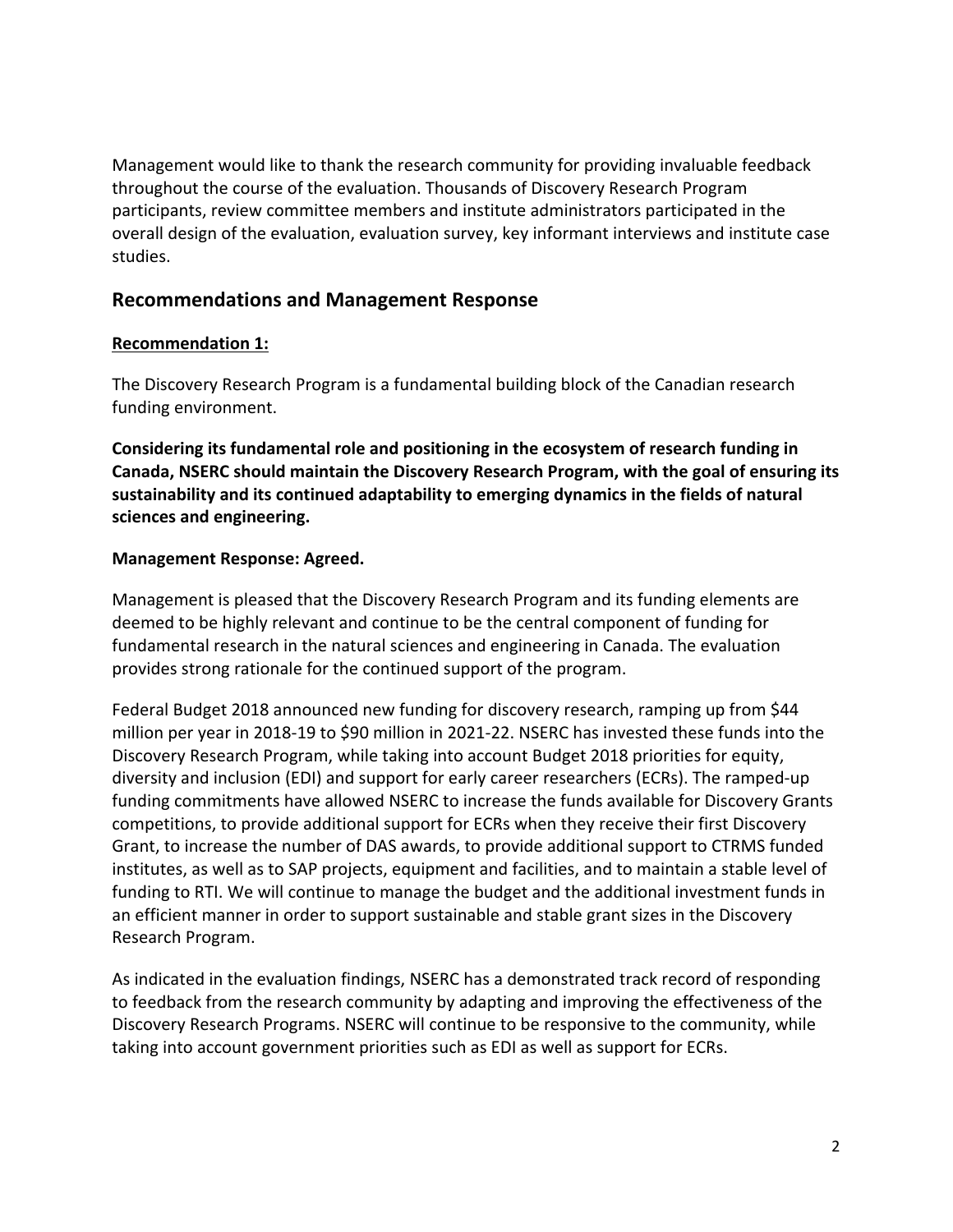### **Recommendation 2:**

It is generally recognized that the costs of research can vary by discipline and that this may result in variations in the funding levels among different disciplines. However, at the time of the evaluation there was no publicly available information that could explain and justify the extent of these differences, and how this translates into Discovery Grant Evaluation Group budgets and the range of average grant sizes across disciplines. This has led to speculation among those consulted and questions about the fairness of the current model.

**NSERC should explain the rationale for funding differences across disciplines, providing a clear description of the Discovery Grant funding levels and how they are established. This would reflect NSERC's commitment to ensuring a transparent management of the program, it would allow researchers to be adequately informed at the time of their application, and it would provide them with an opportunity to plan accordingly.**

### **Management Response: Agreed.**

Management recognizes the value of better communicating information on the funding levels and the processes used to establish them. NSERC staff will explore ways to better communicate with the community using various avenues.

#### **Recommendation 3:**

The RTI funding provides critical support needed for the successful implementation of research funded by the Discovery Research Program and other NSERC programs. This funding is complementary to other infrastructure funding, notably that provided by the Canada Foundation for Innovation (CFI). However, with its current level of funding, RTI only supports one fifth of the applications submitted by the community. Moreover, only half of the funded researchers perceive that they have the equipment required to conduct cutting‐edge research. As a result, RTI is not in a position to respond to the needs of those it is intended to serve.

**NSERC should clarify its objectives with respect to the nature and level of support it provides for research tools and instruments that enable researchers to carry out leading edge research funded by the Discovery Research Program and other NSERC programs. NSERC should revisit the RTI budget in order to enable the program to meet the needs of the community.**

### **Management Response: Agreed.**

Management accepts the findings of the evaluation with regard to the critical nature of the RTI funding and recognizes that the current funding level is not meeting the needs of the natural sciences and engineering research community. While RTI is not the only mechanism that provides funding for research equipment (CFI is also a significant player), the evaluation has highlighted that NSERC remains the main player for the support of what can be referred to as "small" equipment (that is, equipment valued at \$250,000 or less), whether it is the replacement of existing equipment or the acquisition of entirely new equipment. NSERC will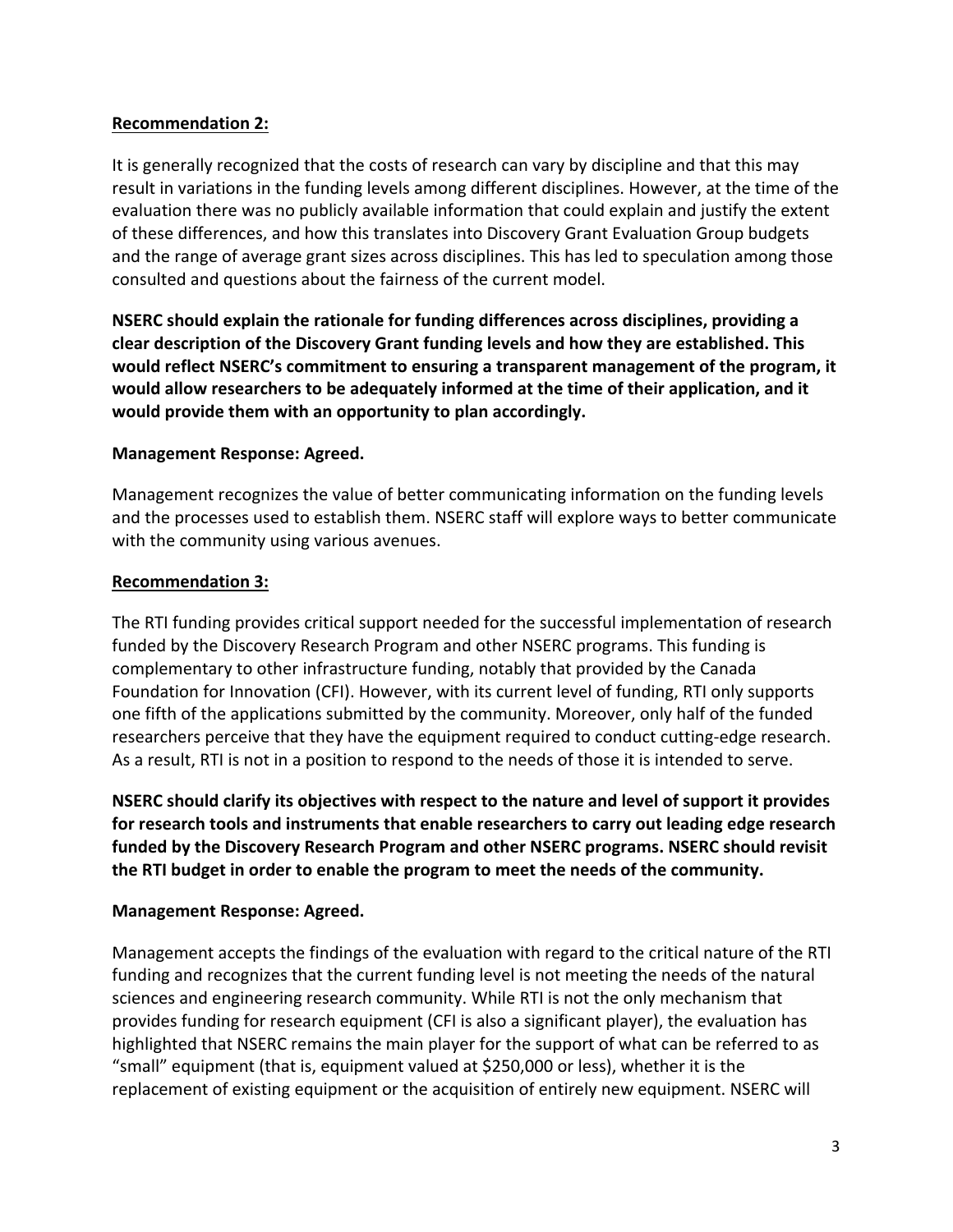analyze alternatives to the current RTI program structure, including alternate approaches at other funding agencies, in order to develop future funding options for RTI. To further inform this activity, we will conduct a gender‐based analysis plus (GBA+) of RTI to ensure fair and equitable access to program resources for all applicants. While management commits to undertake the assessment of RTI funding options, in the current context of a fixed NSERC budget and multiple funding pressures, any significant budgetary increase to RTI would require new federal funding.

## **Recommendation 4:**

The funding mechanisms for subatomic physics (SAP) and mathematics and statistics have emerged incrementally over time. The SAP funding mechanism is long‐standing and reflects the nature of the research undertaken; evidence from the evaluation has demonstrated that it is serving the specific needs of this community. In contrast, the funding mechanism for mathematics and statistics was implemented more recently. Since 2014 it has had a fixed proportional relationship between the funding for Collaborative and Thematic Resources Support in Mathematics and Statistics (CTRMS) and the funding to individual Discovery Grants. This approach to funding isn't serving the community's needs.

**NSERC should consider separating the management of the funding for individual mathematics and statistics Discovery Grants from the management of the funding for institutes provided by CTRMS.**

### **Management Response: Agreed.**

Management accepts the findings of the evaluation with regard to the inherent challenges of the current funding mechanism for the mathematical and statistical sciences. NSERC will separate the management of the funding for individual Discovery Grants from the management of the funding for institutes provided by CTRMS.

# **Recommendation 5:**

The currently funded research institutes in the fields of astrophysics, subatomic physics, and mathematics and statistics fulfill an important role that is highly complementary to the Discovery Grants provided by the program. However, NSERC funding is fragmented and has been implemented incrementally. The most significant gap that NSERC now faces results from a lack of a coherent vision and strategy on how to support research institutes, and to provide this funding in a manner that is consistent with the principles governing all its granting activities.

**NSERC should clarify its vision and develop a comprehensive framework and guidelines that communicate how NSERC intends to provide ongoing support to research institutes in Canada, including the potential of expanding to other fields of research. Moreover, in order to improve accountability and assess impacts, NSERC should implement a more rigorous monitoring and reporting framework for the institutes that it supports.**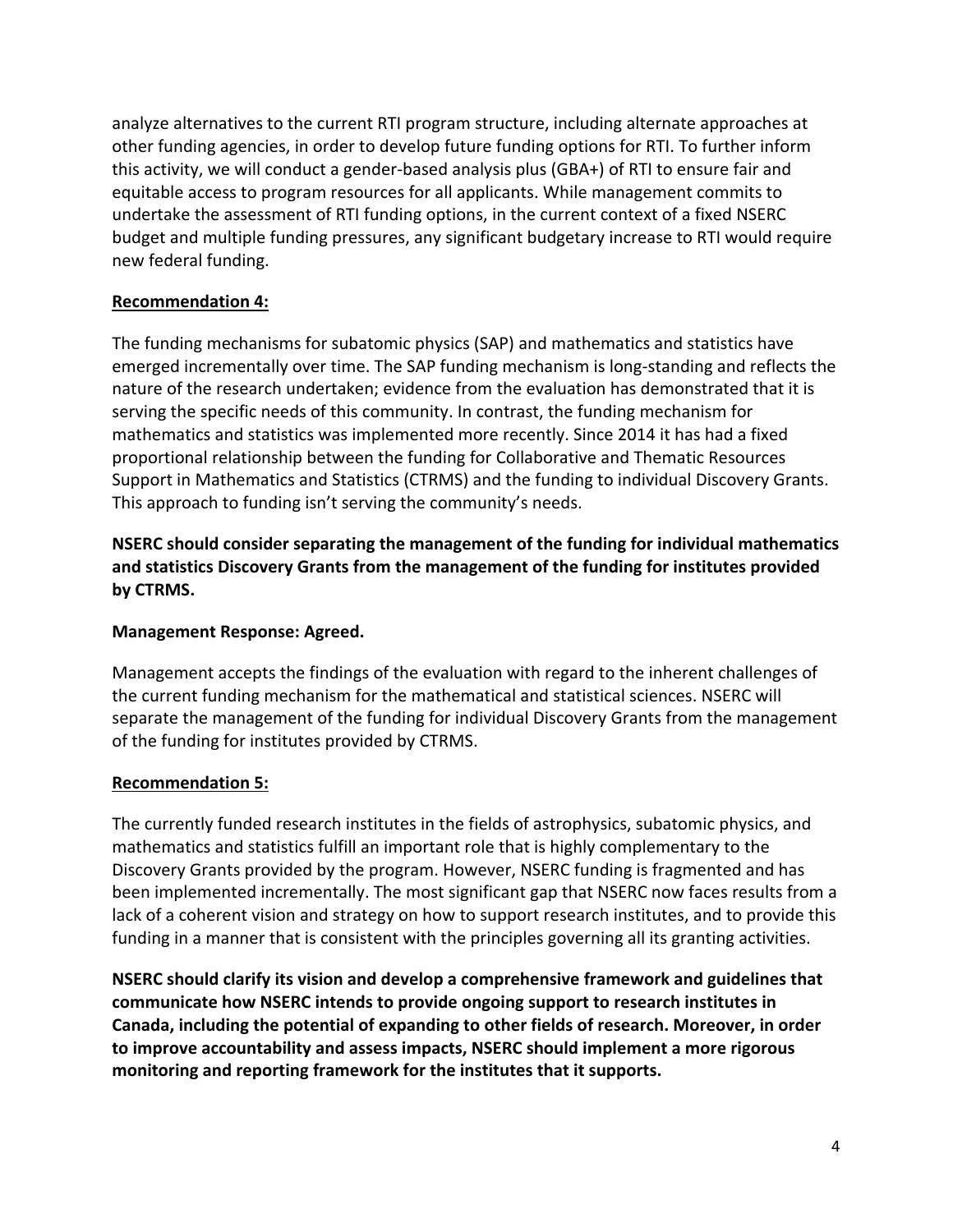#### **Management Response: Agreed.**

Management recognizes that the currently funded institutes play an important role for certain research communities. However, with three different components through which the institutes are supported, which have been introduced as discipline‐based needs emerged over time, the coherence and alignment of institute funding can be improved. NSERC is reviewing the funding components for institutes and intends to build on the most promising and relevant aspects when defining its vision and developing a strategy for research institute funding based on a revised peer review framework. As part of this activity, NSERC plans to harmonize and improve the reporting requirements to ensure more effective performance monitoring. Future expansion of the institute program to other fields of research would be contingent on the receipt of new federal funding and prioritization of funding pressures.

#### **Recommendation 6:**

Ensuring that all qualified Canadians have access to and benefit from its programs is a longstanding goal for NSERC, and are the basis for the tri‐agency EDI action plan. The Discovery Research Program is in the process of implementing changes to ensure fair access and support for underrepresented groups in all fields of NSE in the research ecosystem. Comprehensive data on a number of identity dimensions of program participants is currently lacking.

**NSERC should pursue the implementation of its EDI principles as they apply to activities funded through the Discovery Research Program. This includes, among other things: 1) continuing to collect and analyze new, broader data to better understand the participation of all underrepresented groups; 2) continuing to provide the required support to both grant applicants and reviewers to ensure that the activities they undertake with the support of the Discovery Research Program reflect these principles.**

### **Management Response: Agreed.**

Management recognizes the importance of EDI in attaining research excellence and continues to build on existing EDI initiatives to further support the implementation of the tri‐agency EDI action plan. We agree that the collection of accurate and relevant information will inform our ongoing commitment to strengthening EDI in research, and we understand that the current evaluation could not be informed by the latest initiatives at NSERC and the tri-agencies in this regard. Inter‐agency efforts are currently being undertaken to enhance data collection and reporting for all programs, including the Discovery Research Programs. This data will support the identification and reduction of barriers for under‐represented groups and also allow for full and transparent reporting of competition outcomes. NSERC continues to enhance the EDI content in all aspects of the Discovery Research Program, including program literature for applicants, peer review guidelines and processes for reviewers, and training materials available for applicants and reviewers. Furthermore, all NSERC program staff must take mandatory EDI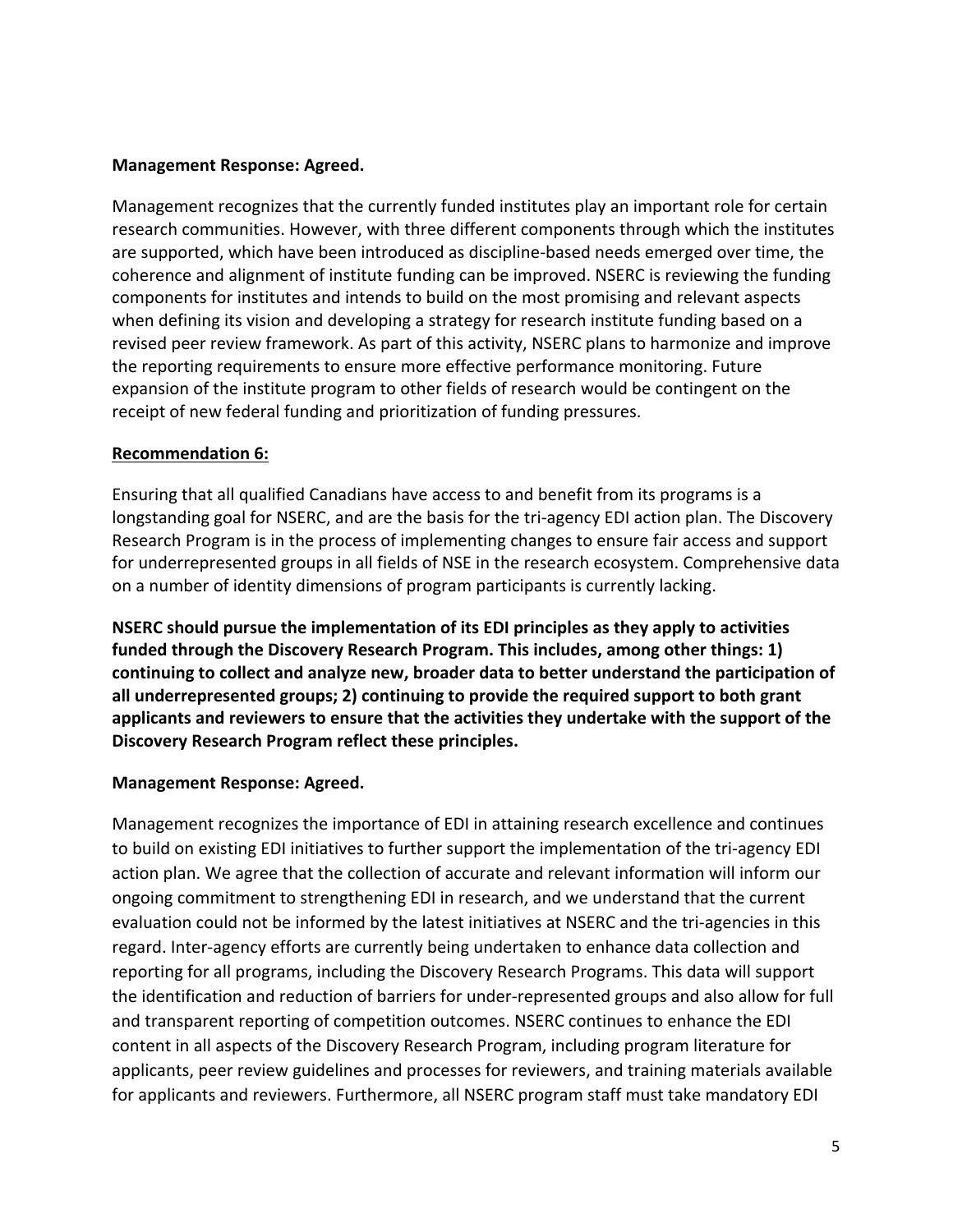training not only to improve EDI content in our programs and recognize bias in peer review, but also to better equip staff to provide guidance to the research community and respond to its needs.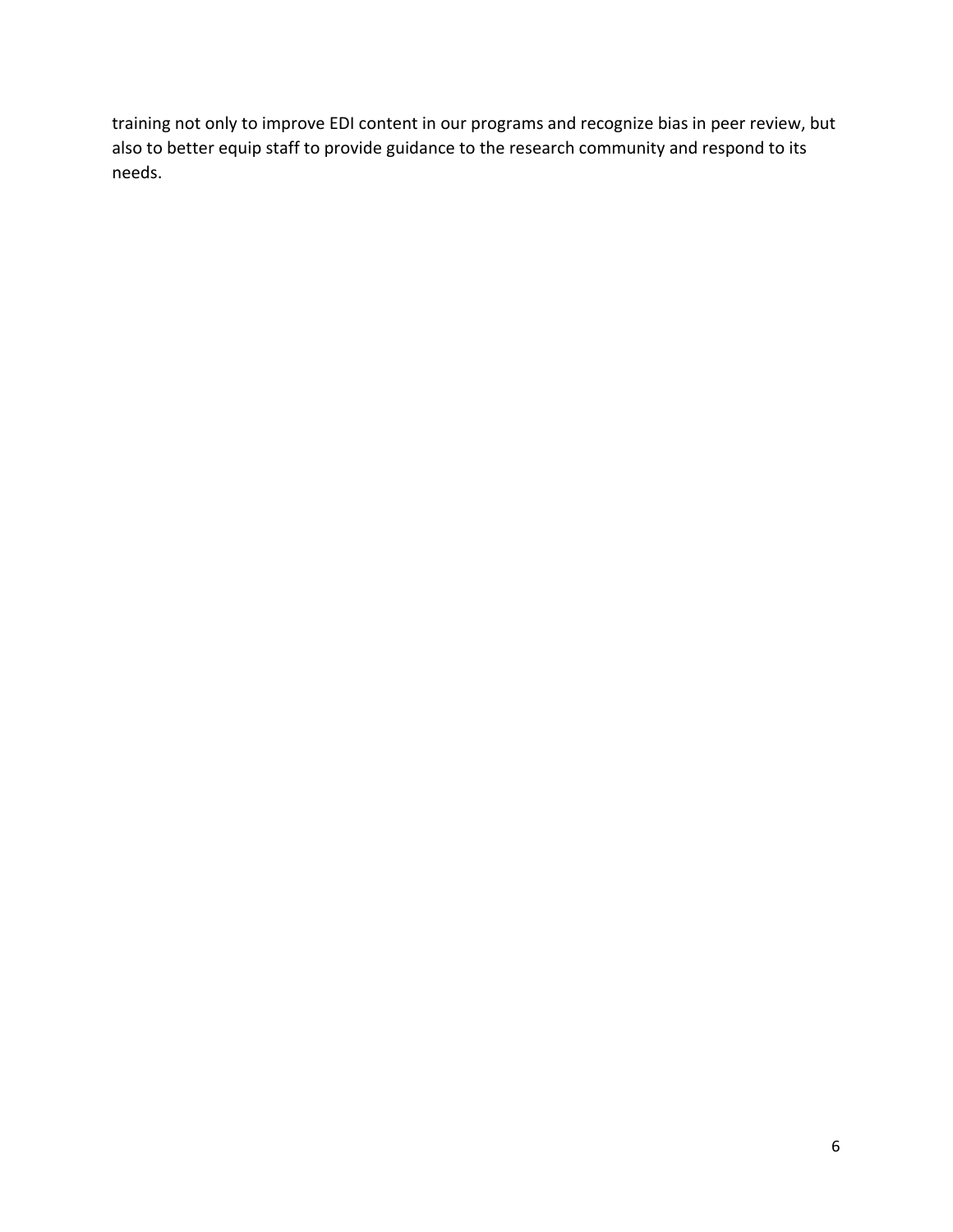# **Management Action Plan**

| Recommendation                                                                                                                                                                                                                                                                                                                           | Agree,<br><b>Partially</b><br>Agree,<br><b>Disagree</b> | <b>Proposed Action</b>                                                                                                                                                                                                                                                                                                                                          | <b>Responsibility</b>                      | <b>Target Date for</b><br><b>Completing</b><br><b>Proposed Action</b> |
|------------------------------------------------------------------------------------------------------------------------------------------------------------------------------------------------------------------------------------------------------------------------------------------------------------------------------------------|---------------------------------------------------------|-----------------------------------------------------------------------------------------------------------------------------------------------------------------------------------------------------------------------------------------------------------------------------------------------------------------------------------------------------------------|--------------------------------------------|-----------------------------------------------------------------------|
| 1. Considering its fundamental role<br>and positioning in the ecosystem<br>of research funding in Canada,<br>NSERC should maintain the<br>Discovery Research Program,<br>with the goal of ensuring its<br>sustainability and its continued<br>adaptability to emerging<br>dynamics in the fields of natural<br>sciences and engineering. | Agreed                                                  | NSERC will continue to<br>implement Federal Budget<br>2018 and manage the<br>Discovery Research<br>Program budget in an<br>efficient manner in order<br>to support sustainable<br>grant sizes in the future.<br>We will continue to be<br>responsive to the<br>community, while taking<br>into account government<br>priorities such as EDI as<br>well as ECRs. | Director, Engineering<br>and Life Sciences | Ongoing                                                               |
| 2. NSERC should explain the<br>rationale for funding differences<br>across disciplines, providing a<br>clear description of the<br><b>Discovery Grant funding levels</b><br>and how they are established.<br>This would reflect NSERC's<br>commitment to ensuring a                                                                      | Agreed                                                  | <b>NSERC</b> commits to<br>exploring ways to better<br>communicate information<br>on Discovery Grant funding<br>levels and the processes<br>used to establish them.                                                                                                                                                                                             | Director, Engineering<br>and Life Sciences | November 2020                                                         |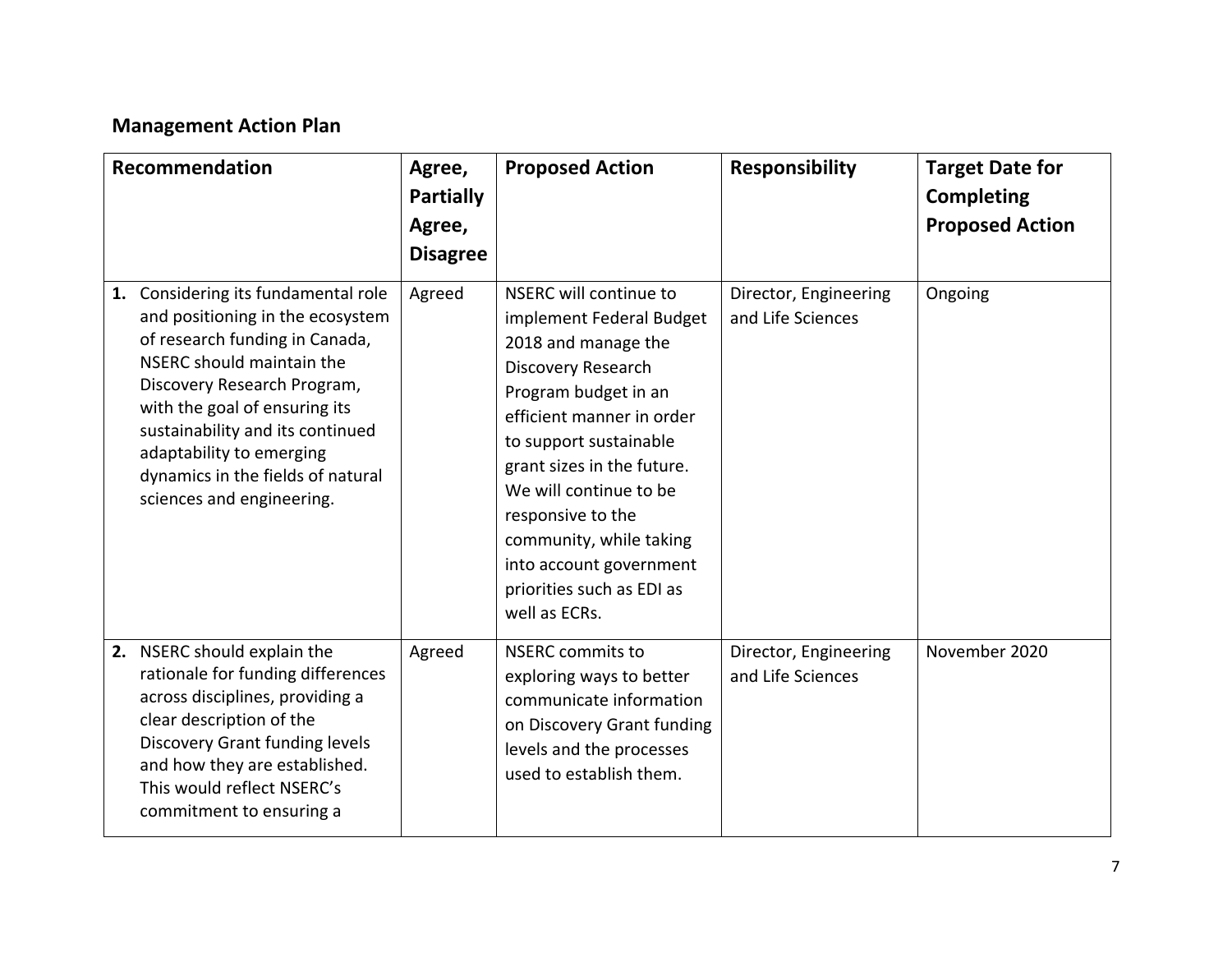|    | transparent management of the<br>program, it would allow<br>researchers to be adequately<br>informed at the time of their<br>application, and it would provide<br>them with an opportunity to<br>plan accordingly. |        |                                                                                  |                                                 |                                            |
|----|--------------------------------------------------------------------------------------------------------------------------------------------------------------------------------------------------------------------|--------|----------------------------------------------------------------------------------|-------------------------------------------------|--------------------------------------------|
|    | 3. NSERC should clarify its<br>objectives with respect to the                                                                                                                                                      | Agreed | <b>NSERC</b> commits to<br>undertake the assessment<br>of RTI funding options in | Director,<br>Mathematical,<br>Environmental and | <b>March 2021</b><br>(RTI Competition Year |
|    | nature and level of support it<br>provides for research tools and                                                                                                                                                  |        | order to better meet the<br>needs of the community.                              | <b>Physical Sciences</b>                        | 2021)                                      |
|    | instruments that enable<br>researchers to carry out leading                                                                                                                                                        |        | In the current context of a                                                      |                                                 |                                            |
|    | edge research funded by the                                                                                                                                                                                        |        | fixed NSERC budget and                                                           |                                                 |                                            |
|    | Discovery Research Program and<br>other NSERC programs. NSERC                                                                                                                                                      |        | multiple funding pressures,<br>any significant budgetary                         |                                                 |                                            |
|    | should revisit the RTI budget in                                                                                                                                                                                   |        | increase to RTI would                                                            |                                                 |                                            |
|    | order to enable the program to                                                                                                                                                                                     |        | require new federal                                                              |                                                 |                                            |
|    | meet the needs of the                                                                                                                                                                                              |        | funding.                                                                         |                                                 |                                            |
|    | community.                                                                                                                                                                                                         |        |                                                                                  |                                                 |                                            |
| 4. | NSERC should consider                                                                                                                                                                                              | Agreed | NSERC will separate the                                                          | Director,                                       | <b>July 2020</b>                           |
|    | separating the management of                                                                                                                                                                                       |        | management of the                                                                | Mathematical,                                   | (DG Competition Year                       |
|    | the funding for individual                                                                                                                                                                                         |        | funding for individual                                                           | Environmental and                               | 2020)                                      |
|    | mathematics and statistics                                                                                                                                                                                         |        | mathematics and statistics                                                       | <b>Physical Sciences</b>                        |                                            |
|    | Discovery Grants from the                                                                                                                                                                                          |        | Discovery Grants from the                                                        |                                                 |                                            |
|    | management of the funding for                                                                                                                                                                                      |        | management of the                                                                |                                                 |                                            |
|    | institutes provided by CTRMS.                                                                                                                                                                                      |        | funding for CTRMS.                                                               |                                                 |                                            |
|    | 5. NSERC should clarify its vision                                                                                                                                                                                 | Agreed | NSERC will build on the                                                          | Director,                                       | <b>June 2020</b>                           |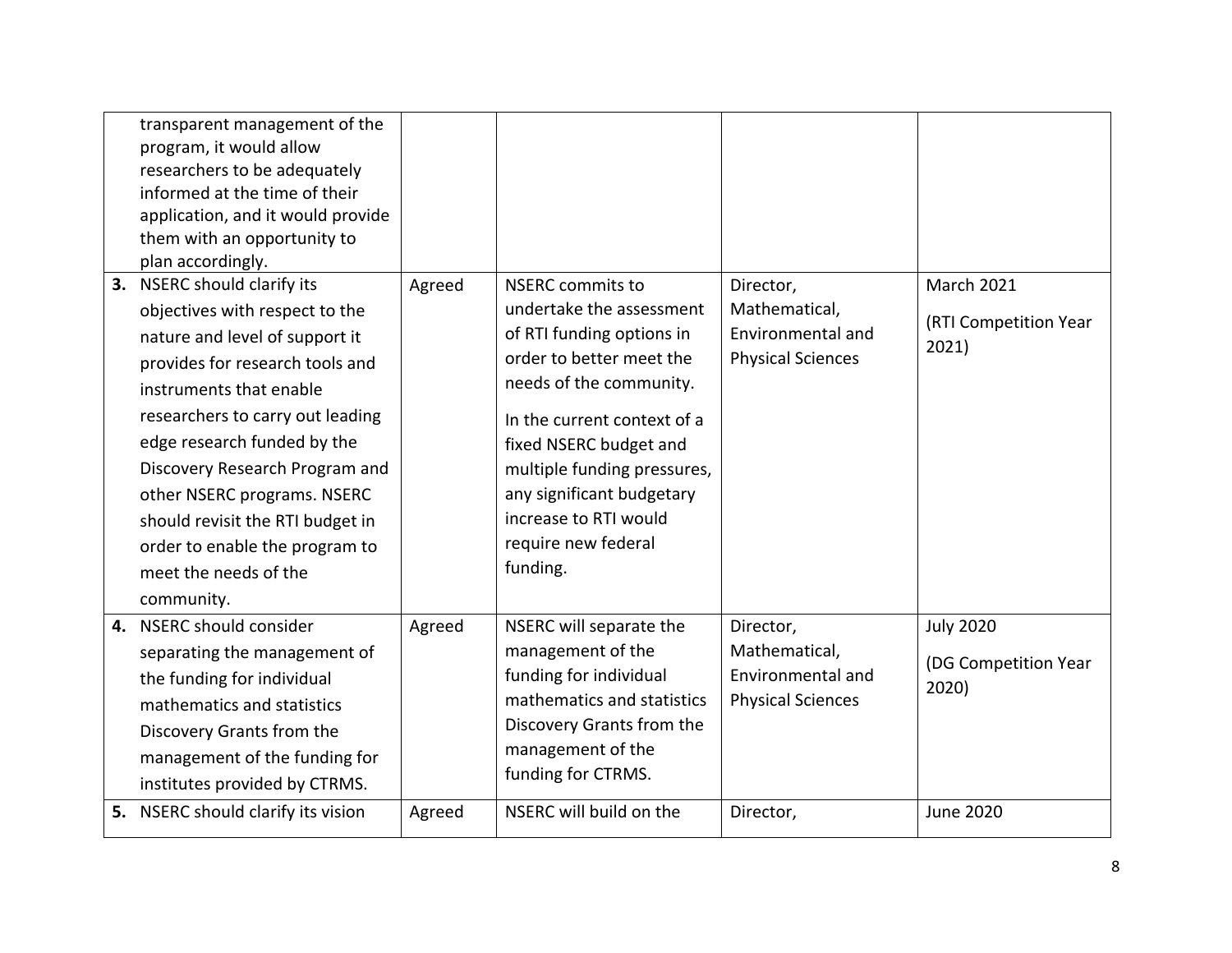| and develop a comprehensive       |        | most promising and                                  | Mathematical,            |                  |
|-----------------------------------|--------|-----------------------------------------------------|--------------------------|------------------|
| framework and guidelines that     |        | relevant aspects as it                              | Environmental and        |                  |
| communicate how NSERC             |        | defines its vision and                              | <b>Physical Sciences</b> |                  |
| intends to provide ongoing        |        | develops a strategy for                             |                          |                  |
| support to research institutes in |        | research institute funding                          |                          |                  |
| Canada, including the potential   |        | based on a revised peer                             |                          |                  |
| of expanding to other fields of   |        | review framework.                                   |                          |                  |
| research. Moreover, in order to   |        | NSERC plans to modernize                            |                          | <b>June 2022</b> |
| improve accountability and        |        | and consolidate the                                 |                          |                  |
| assess impacts, NSERC should      |        | reporting requirements to                           |                          |                  |
| implement a more rigorous         |        | ensure more rigorous                                |                          |                  |
| monitoring and reporting          |        | performance monitoring.                             |                          |                  |
| framework for the institutes that |        |                                                     |                          |                  |
| it supports.                      |        |                                                     |                          |                  |
| 6. NSERC should pursue the        | Agreed | NSERC recognizes the                                | Director, Engineering    | Ongoing          |
| implementation of its EDI         |        | importance of EDI in                                | and Life Sciences,       |                  |
| principles as they apply to       |        | attaining research                                  | Director,                |                  |
| activities funded through the     |        | excellence and continues                            | Mathematical,            |                  |
| Discovery Research Program.       |        | to build on existing EDI                            | Environmental and        |                  |
| This includes, among other        |        | initiatives to further                              | <b>Physical Sciences</b> |                  |
| things: 1) continuing to collect  |        | support the                                         |                          |                  |
| and analyze new, broader data     |        | implementation of the tri-                          |                          |                  |
| to better understand the          |        | agency EDI action plan in<br>the Discovery Research |                          |                  |
| participation of all              |        | Program. This includes but                          |                          |                  |
| underrepresented groups; 2)       |        | is not limited to the                               |                          |                  |
| continuing to provide the         |        | collection of EDI self-                             |                          |                  |
| required support to both grant    |        | identification data from                            |                          |                  |